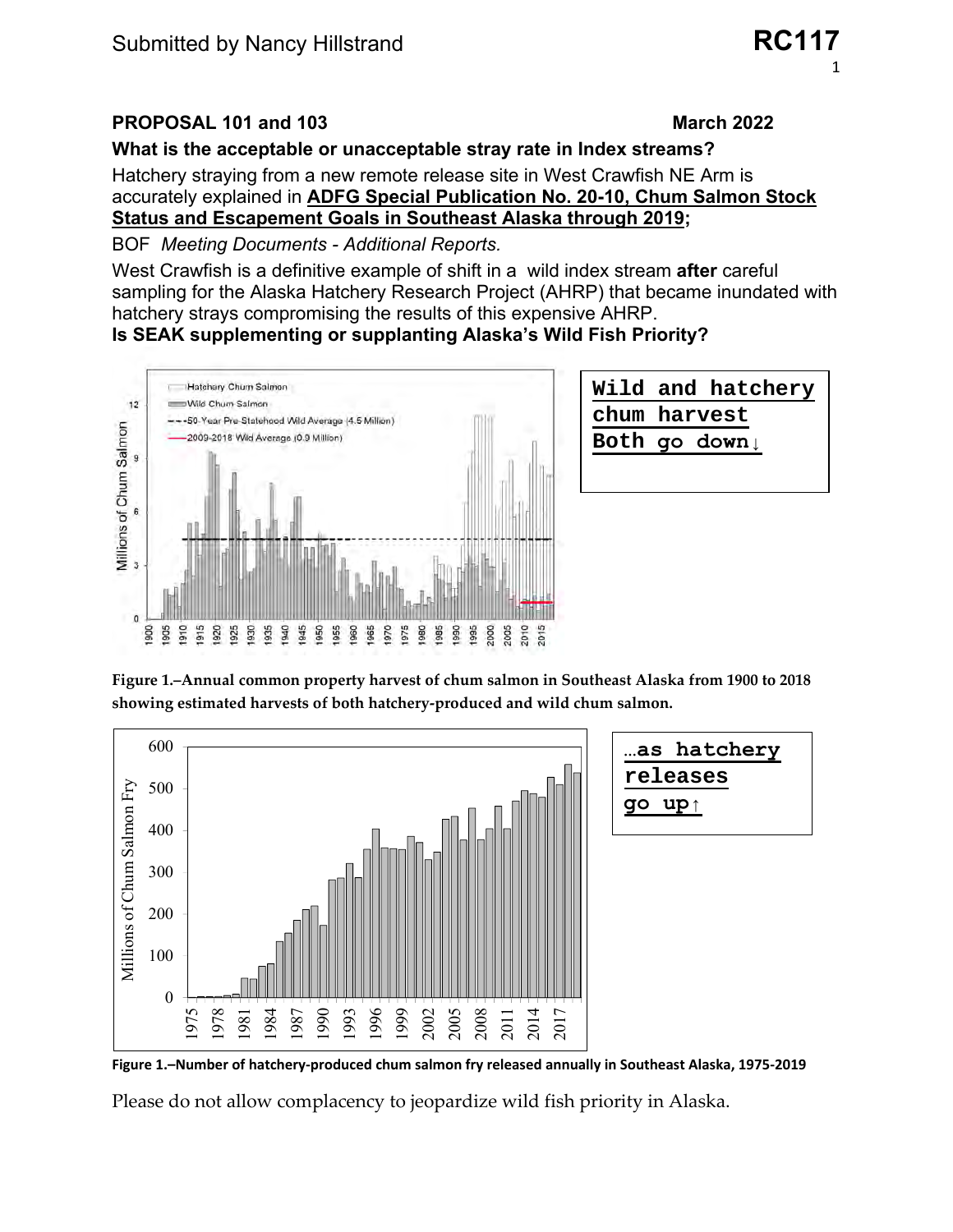## Proposal 101 - **March 2022**

Without question, Economy for fishing families is celebrated. However, economy is only **one of three** negotiated Private Non-Profit responsibilities mandated to provide balance of the Hatchery Act Intent.<sup>1</sup>

- 1. ECONOMY;
- 2. ECOLOGY;
- 3. GENETICS

Please consult page 17, **Northern Southeast Outside Summer-run chum salmon**, in referenced Special Publication No. 20-10 to clarify this shift that affected three wild chum streams. Two of which are SEG index streams designed to protect wild stocks. Please require careful follow through without complacency, to reconcile the Alaska Hatchery Research Project.

Mark Tag Lab data from sampling is stored here: **<https://mtalab.adfg.alaska.gov/OTO/reports/MarkSummary.aspx>**

| Year | $ADF&G$ Stream<br>Number | <b>Stream</b><br>Name      | Sample<br>Date | Otoliths<br>Analyzed | <b>Not</b><br>Marked | Marked   | % Marked |
|------|--------------------------|----------------------------|----------------|----------------------|----------------------|----------|----------|
| 2018 | 113-32-005               | West Crawfish NE Arm Head  | 8/27/2018      | 92                   | 35                   | 57       | 62%      |
| 2018 | 113-32-005               | West Crawfish NE Arm Head  | 9/28/2018      | 87                   |                      | 86       | 99%      |
| 2019 | 113-32-005               | West Crawfish NE Arm Head  | 8/27/2019      | 63                   | 58                   | 5        | 8%       |
| 2019 | 113-32-005               | West Crawfish NE Arm Head  | 9/4/2019       | 95                   | 6                    | 89       | 94%      |
| 2019 | 113-32-004               | West Crawfish North Arm NE | 8/29/2019      | 95                   | 16                   | 79       | 83%      |
| 2019 | 113-32-004               | West Crawfish North Arm NE | 9/5/2019       | 96                   | 7                    | 89       | 93%      |
| 2019 | 113-22-015               | Whale Bay Great Arm Head   | 8/19/2019      | 29                   | 29                   | $\theta$ | $0\%$    |
| 2019 | 113-22-015               | Whale Bay Great Arm Head   | 8/28/2019      | 69                   | 26                   | 43       | 62%      |
|      |                          |                            |                |                      |                      |          |          |

**Table 4.–Proportions of stray hatchery chum salmon from samples collected in select streams in the Northern Southeast Outside Subregion of Southeast Alaska in 2018 and 2019.** 

## **2020 and 2020 were not sampled.**

## **Wild chum assessment is complicated by straying Hatchery chum straying.**

*1. "Increased straying of hatchery chum salmon into streams in the Northern Southeast Outside Subregion from a new release site at Crawfish Inlet has* 

**<sup>1</sup> PNP Hatchery Act Section 1. INTENT. Itistheintent ofthisAct to authorizetheprivate ownership ofsalmon hatcheries byqualified nonprofit corporations forthepurpose of contributing,by artificial means, tothe rehabilitation ofthestate's depleted and depressed salmon fishery. The program shallbe operated without adversely affecting natural stocks of fish in the state and under a policy of management which allows reasonable segregation of returning hatchery-reared salmon from naturally occurring stocks.**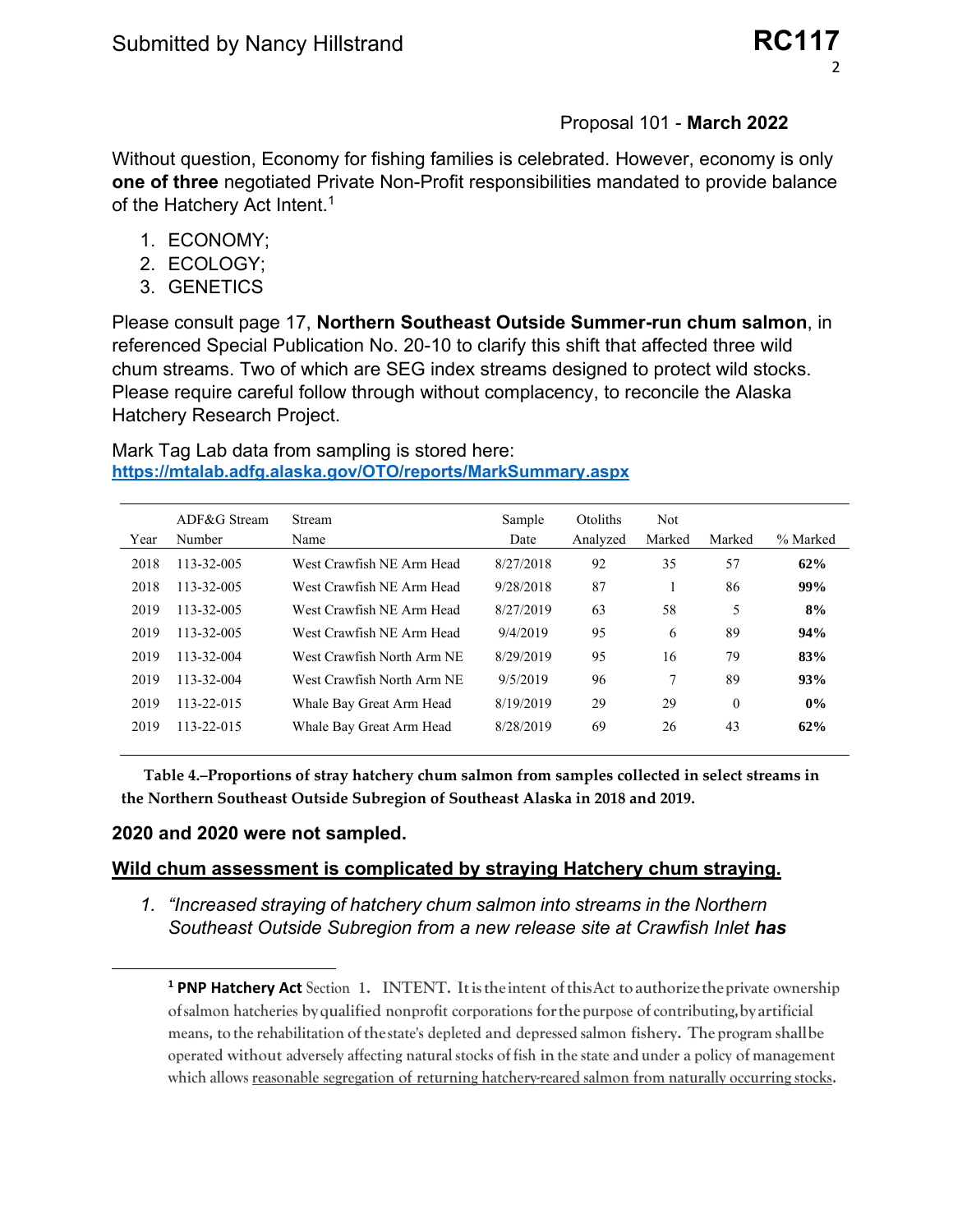## Proposal 101 - **March 2022**

*complicated the assessment of wild chum salmon in that subregion and additional sampling is needed to determine the variation and geographic extent of straying from the new release site."*

## **Genetic diversity component compromised by death by a thousand cuts to reproductive isolation**

*2. "Reproductive isolation between summer-run and fall-run chum salmon is an important component of the genetic diversity of this species" (Phelps et al. 1994)."*

## **Over 10,000 hatchery fish overwhelmed West Crawfish index stream**

*3. "Large numbers of Crawfish Inlet hatchery chum salmon entered West Crawfish Inlet in 2018 and 2019 rather than returning directly to the release site in Crawfish Inlet, which raised concerns about straying of hatchery fish into nearby wild stock streams."*

## **Prior to 2018 relatively low proportions of hatchery fish in NSE Outer Subregion**

*4. "Otolith sampling conducted at the West Crawfish NE Arm Head index stream prior to 2018 showed relatively low proportions of stray hatchery fish (maximum 4.2% in 2008; Piston and Heinl 2012), as did the Northern Southeast Outside Subregion index as a whole (<2%; Piston and Heinl 2012)."*

## **Then…2019 and 2020 swelled to extremely high proportions of hatchery strays**

**5.** "In 2018, otolith samples collected from carcasses at West Crawfish NE Arm Head (Figure 6) on 27 August, which would represent the **timing of spawning for the wild stock, were 62% hatchery** origin (Table 4)."

## **99% fall run hatchery origin digging up wild spring run wild chum redds**

6. Additional samples were collected on 28 September after it was noticed that large numbers of chum salmon were still present in the stream and these were found to be 99% hatchery origin.

## **Sampling expanded and found further concern**

7. In 2019, otolith sampling was expanded to include West Crawfish NE Arm Head, West Crawfish North Arm NE (non-index stream), and Whale Bay Great Arm Head, which is an index stream located approximately 60 km southeast of the Crawfish Inlet release site (Table 4).

## **Hatchery fall-run chum salmon overlapped wild spring-run chums during timing of spawning and digging up summer-run wild redds**

8. Otolith samples collected from carcasses at West Crawfish NE Arm Head on 27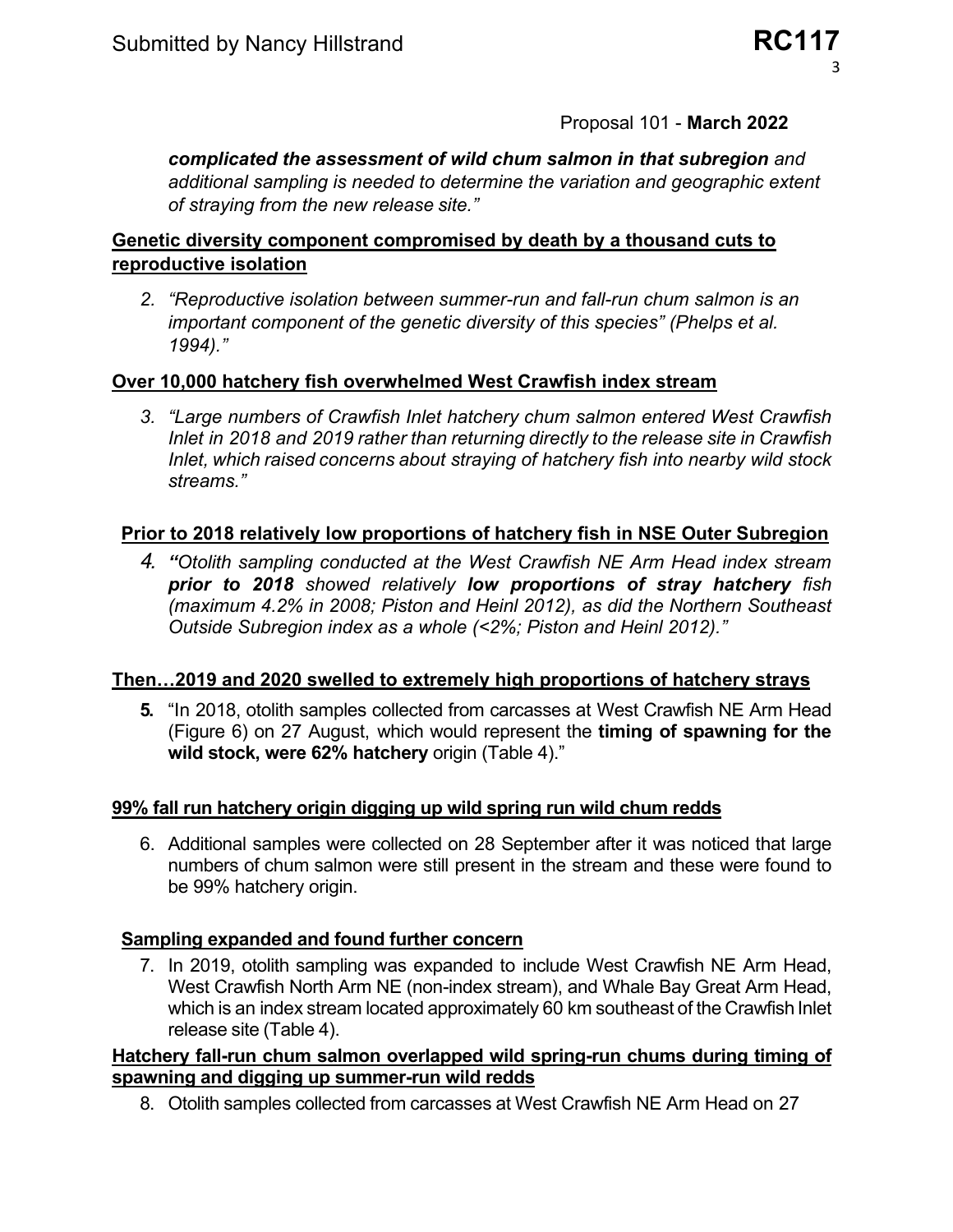## Proposal 101 - **March 2022**

August and 4 September 2019, **which would represent the timing of spawning for the wild stock,** were 8% and 94% hatchery origin, respectively. Samples collected at West Crawfish North Arm NE on 29 August and 5 September 2019 were **83% and 93% hatchery origin**, respectively. Finally, samples collected at Whale Bay Great Arm Head on 19 August and 28 August 2019 were 0% and 62% hatchery origin, respectively.

| Year | $ADF&G$ Stream<br>Number | Stream<br>Name             | Sample<br>Date | Otoliths<br>Analyzed | <b>Not</b><br>Marked | Marked   | % Marked |
|------|--------------------------|----------------------------|----------------|----------------------|----------------------|----------|----------|
| 2018 | 113-32-005               | West Crawfish NE Arm Head  | 8/27/2018      | 92                   | 35                   | 57       | 62%      |
| 2018 | 113-32-005               | West Crawfish NE Arm Head  | 9/28/2018      | 87                   |                      | 86       | 99%      |
| 2019 | 113-32-005               | West Crawfish NE Arm Head  | 8/27/2019      | 63                   | 58                   | 5        | 8%       |
| 2019 | 113-32-005               | West Crawfish NE Arm Head  | 9/4/2019       | 95                   | 6                    | 89       | 94%      |
| 2019 | 113-32-004               | West Crawfish North Arm NE | 8/29/2019      | 95                   | 16                   | 79       | 83%      |
| 2019 | 113-32-004               | West Crawfish North Arm NE | 9/5/2019       | 96                   | 7                    | 89       | 93%      |
| 2019 | 113-22-015               | Whale Bay Great Arm Head   | 8/19/2019      | 29                   | 29                   | $\theta$ | $0\%$    |
| 2019 | 113-22-015               | Whale Bay Great Arm Head   | 8/28/2019      | 69                   | 26                   | 43       | 62%      |
|      |                          |                            |                |                      |                      |          |          |

**Table 4.–Proportions of stray hatchery chum salmon from samples collected in select streams in the Northern Southeast Outside Subregion of Southeast Alaska in 2018 and 2019.** 

# **What stray rate is acceptable or not acceptable? How far is straying expanding? How is this affecting accuracy of Escapement Gaols? Do allocation plans have any words to protect wild fish priority?**

## Please consult HATCHERY CHUM SALMON STRAYING page 32

In 2018 and 2019, large numbers of hatchery chum salmon from the first returns to the new Crawfish Inlet release site entered adjacent West Crawfish Inlet, where they overlap in run timing with and vastly outnumber wild fish. Major increases of stray Crawfish Inlet hatchery fish in two of the nine Northern Southeast Outside Subregion index streams (West Crawfish NE Arm Head, Whale Bay Great Arm Head; Table 4; Figure 22) present challenges for monitoring wild stock escapements and assessing escapement goal performance as required by the sustainable salmon fisheries policy. Historically, peak survey counts in those two index streams accounted for an average 36% of the total subregion escapement index; thus, the overall proportion of stray hatchery fish in the subregion index has likely increased significantly. The high proportion of stray hatchery fish in Whale Bay Great Arm Head (Table 4), approximately 60 km from the Crawfish Inlet release site, indicates that additional sampling is required to determine the full extent of straying. This is particularly true for chum salmon index streams immediately north of Sitka Sound (e.g.,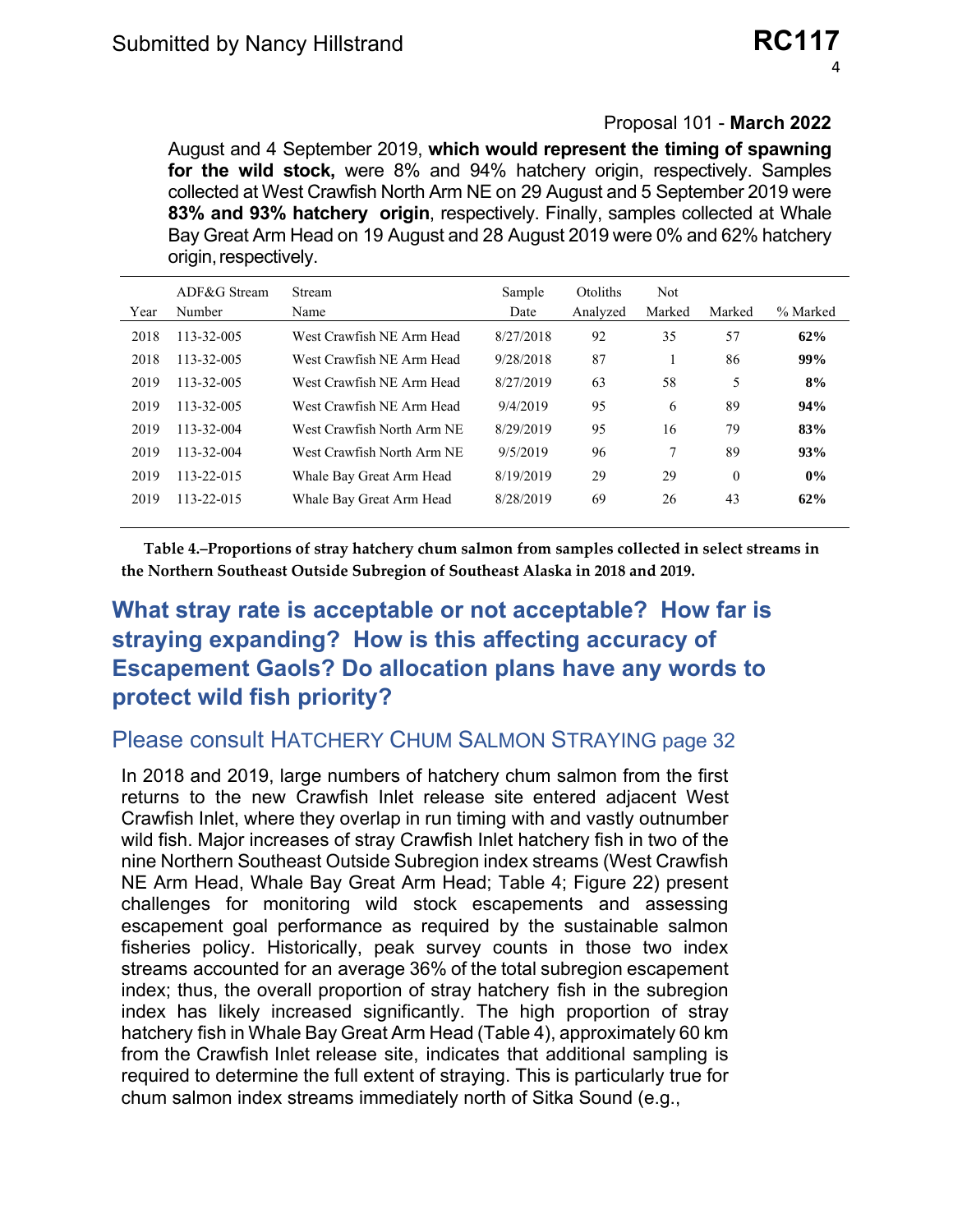#### Proposal 101- **March 2022**

Kalinin Cove Head; Figure 22) that have not been sampled previously for the presence of hatchery origin chum salmon. Given these changes, the department will need to consider how to best assess escapements in the

Proposal 101 Pioneer Alaskan Fisheries

Northern Southeast Outside Subregion. This could include removing chum salmon index streams from index, which would greatly reduce the geographic coverage, or reevaluate how wild chum salmon escapements in the subregion are monitored.

Although the hatchery chum salmon released at Crawfish Inlet (from Nakwasina River broodstock; Figure 22) have later run timing than wild stock chum salmon in West Crawfish Inlet and Whale Arm



Figure 2.–Locations of ADF&G chum salmon index streams and summer chum salmon stock groups in Southeast Alaska.